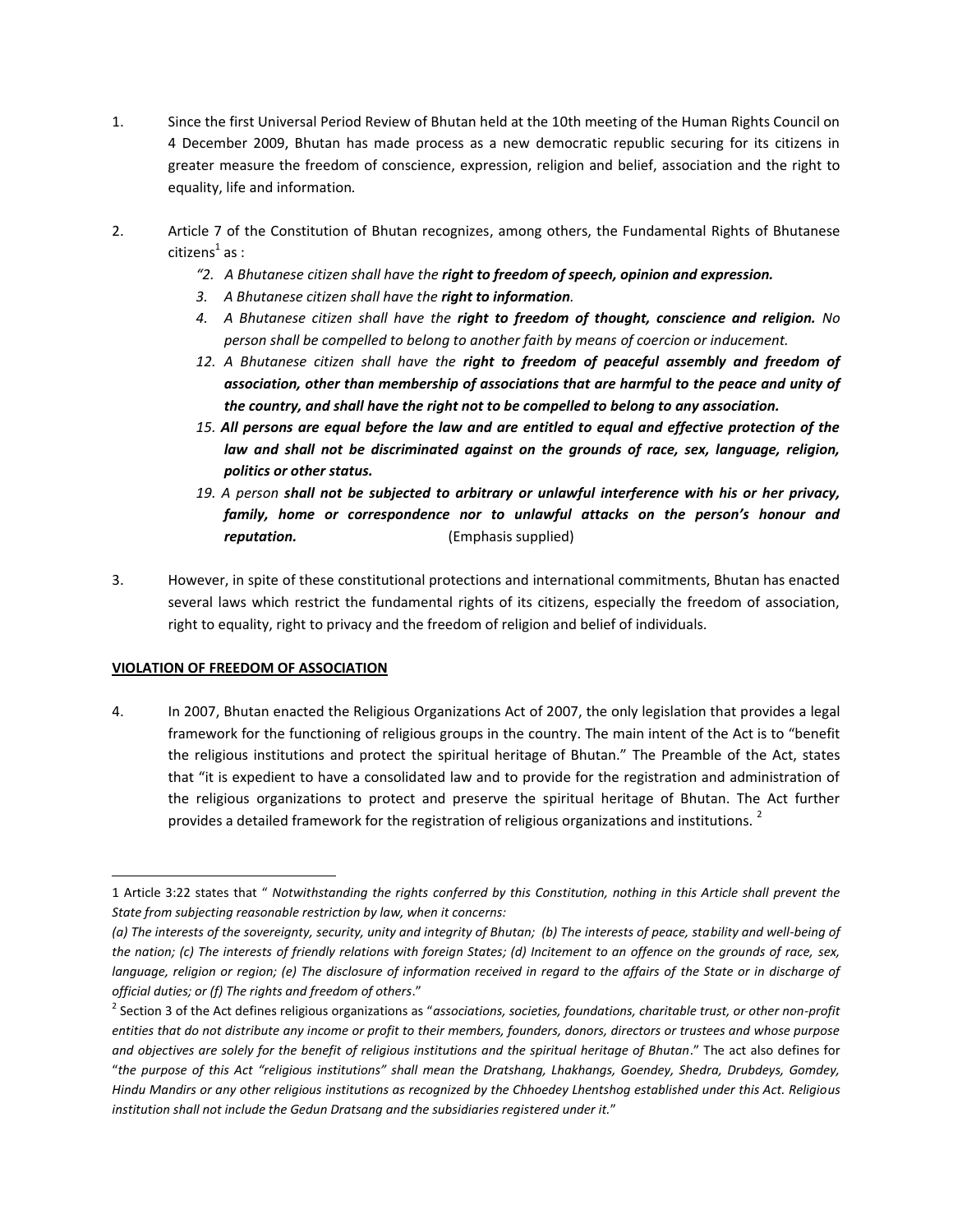- 5. The effect of the legislation is that till date there is no official recognition for any churches or Christian communities in the country. Media reports quoted a pastor on the condition of anonymity as saying that local officials give the impression that Christian practice is illegal. Local authorities tell Christians that it is illegal to gather for worship on Sundays, and that they need permission from higher authority for such gatherings despite the constitutional guarantee to freedom of religion under Article 7.<sup>3</sup> Furthermore, due to this discriminatory practice, religious groups other than Hindus and Buddhists, especially Christians, are unable to observe certain religious practices including observing traditional practices such as burying their dead in spite of making repeated requests to the government for the allotment of burial land.<sup>4</sup>
- 6. On April 11, 2004, three Protestant house churches in Sarpang district, southern Bhutan, were raided by police, following Easter Sunday services. While no arrests were made, the church members were warned to stop meeting together, and three pastors and one elder were asked to report daily to the local police station. Police told the Christians that the Bhutanese government viewed their meetings as "terrorist activities." Catholic churches have also experienced increasing restrictions since the year 2000, when, according to Bishop Stephen Lepcha, the government outlawed "public non-Buddhist religious services, and imprisoned those who violate the law."<sup>5</sup>
- 7. Christians in Bhutan are a tiny minority in a nation of approximately 737,765 people<sup>6</sup>. Though the exact number of Christians is unknown, commentators suggest that the Christian population stands at approximately 15,000 people. Christians in Bhutan are unable to freely profess, practice or propagate their religion due to legislative hurdles, in spite of several provisions in the country's constitution which recognize and affirm basic human rights including the freedom of religion and belief.
- 8. That **restricting an association of persons from registering with state authorities merely on account of their religious beliefs before they can legally function is a violation of their constitutional rights and also international covenants**. Furthermore, by failing to recognize the right of individuals to form associations and to freely practice and share their religious beliefs is a violation of their most fundamental of human rights.

### **VIOLATION OF RIGHT TO EQUALITY**

9. Article 3 of the Constitution of Bhutan outlines the Spiritual Heritage of the nation. It states that "*Buddhism is the spiritual heritage of Bhutan, which promotes the principles and values of peace, nonviolence, compassion and tolerance*".<sup>7</sup> And that "*it shall be the responsibility of religious institutions and personalities to promote the spiritual heritage of the country while also ensuring that religion remains separate from politics in Bhutan. Religious institutions and personalities shall remain above politics.*" 8

l

<sup>&</sup>lt;sup>3</sup> <http://www.religiontoday.com/blog/equal-rights-for-christians-in-bhutan-stalled.html> last accessed on August 19, 2013 at 4:51 pm)

<sup>&</sup>lt;sup>4</sup> See <u>http://www.bhutannewsservice.com/main-news/bhutanese-christians-demand-cemetery/</u> (last accessed on August 19, 2013 at 4:51 pm)

<sup>&</sup>lt;sup>5</sup> At World Watch Monitor [\(http://www.worldwatchmonitor.org/2004/04-April/newsarticle\\_3024.html/](http://www.worldwatchmonitor.org/2004/04-April/newsarticle_3024.html/) ) last accessed on August 19, 2013 at 4:38 pm.

 $^6$  This projection is based on the Population and Housing Census of Bhutan conducted on 31 May 2005 and assumes the growth rate of 1.8 percent per annum at the national level. available a[t http://www.nsb.gov.bt/publication/publications.php?id=2](http://www.nsb.gov.bt/publication/publications.php?id=2)

 $<sup>7</sup>$  Article 3:1</sup>

<sup>8</sup> Article 3:3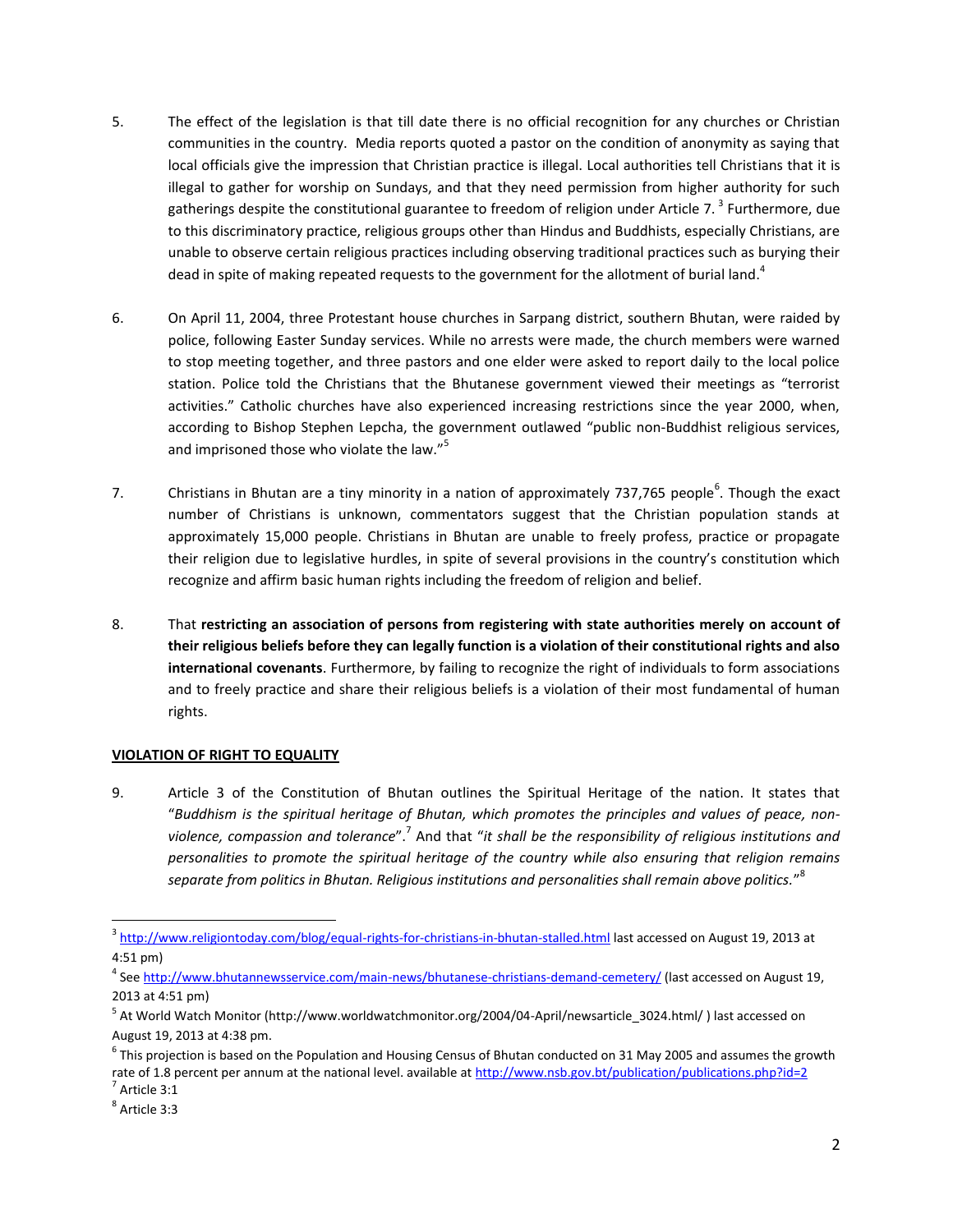10. Furthermore, several provisions of the Religious Organizations Act of 2007 suggest that religious organizations and institutions will promote the spiritual heritage of the country and the Act thereby seeks to indirectly limit religious organizations and institutions to only Buddhist or Hindu religious belief and traditions.<sup>9</sup> The Act, therefore gravely restricts the religious freedom of adherents of other faith traditions and belief especially the Christian minority community, while protecting and promoting other religious traditions, thereby violating the constitutional guarantees of the right to equality (Articles 7.2,7.3,7.4,7.12, 7.15 and 7.19) and the Universal Declaration of Human Rights to which Bhutan is signatory.

### **VIOLATION OF FREEDOM OF RELIGION AND BELIEF**

- 11. Article 7:4 of the Constitution of Bhutan states that "*A Bhutanese citizen shall have the right to freedom of thought, conscience and religion. No person shall be compelled to belong to another faith by means of coercion or inducement."(emphasis supplied)*
- 12. In furtherance to this provision, in 2011, the legislature amended the Penal Code by way of the Penal Code (Amendment) Act of Bhutan 2011. The newly introduced Section 463 (A) states that, "*A defendant shall be guilty of the offense of compelling others to belong to another faith if the defendant uses coercion or other forms of inducement to cause the conversion of a person from one religion or faith to another*." (emphasis supplied). Section 5 (g) of the Religious Organizations Act of 2007 also states that "*No Religious organizations shall compel any person to belong to another faith, by providing reward or inducement for a person to belong to another faith*"
- 13. The term '*inducement'* is vague and overly broad and can potentially include even legitimate pursuits or actions of propagating one's faith. The term "inducement", unless restricted to a very narrow definition of monetary gift or the promise thereof, is liable to be misinterpreted and misconstrued as even an intangible benefit may come within the definition of the term. Furthermore, such terminology tends to color all religious conversions making them suspect and open to inquiry at the hands of the authorities.

Section 13 Duties of the Chhoedey Lhentshog

 $\overline{\phantom{a}}$  $9$  Relevant sections of the Act are as follows

Section 3 : Religious Organizations, hereinafter referred to as ROs are associations, societies, foundations, charitable trust, or other non-profit entities that do not distribute any income or profit to their members, founders, donors, directors or trustees and whose purpose and objectives are solely for the benefit of religious institutions and the spiritual heritage of Bhutan. Section 4 (a) of the Act, "Facilitate the establishment of ROs in order to benefit the religious institutions and protect the spiritual heritage of Bhutan;"

Section 5 No Religious Organisation shall ...

<sup>(</sup>f) Violate the spiritual heritage of Bhutan as expressed in Article 3 of the Constitution;

<sup>(</sup>g) Compel any person to belong to another faith, by providing reward or inducement for a person to belong to another faith; Section 12. Functions of the Chhoedey Lhentshog

The Chhoedey Lhentshog shall:

<sup>(</sup>a) Endeavour to promote religious harmony and strengthen the spiritual heritage of Bhutan;

<sup>(</sup>c)Ensure that religious institutions and personalities promote the spiritual heritage of the country;

Also the Constitution of Bhutan in Article 3 defines the Spiritual Heritage as " (1) Buddhism is the spiritual heritage of Bhutan, which promotes the principles and values of peace, non-violence, compassion and tolerance.

<sup>….</sup> 3. It shall be the responsibility of religious institutions and personalities to promote the spiritual heritage of the country while also ensuring that religion remains separate from politics in Bhutan."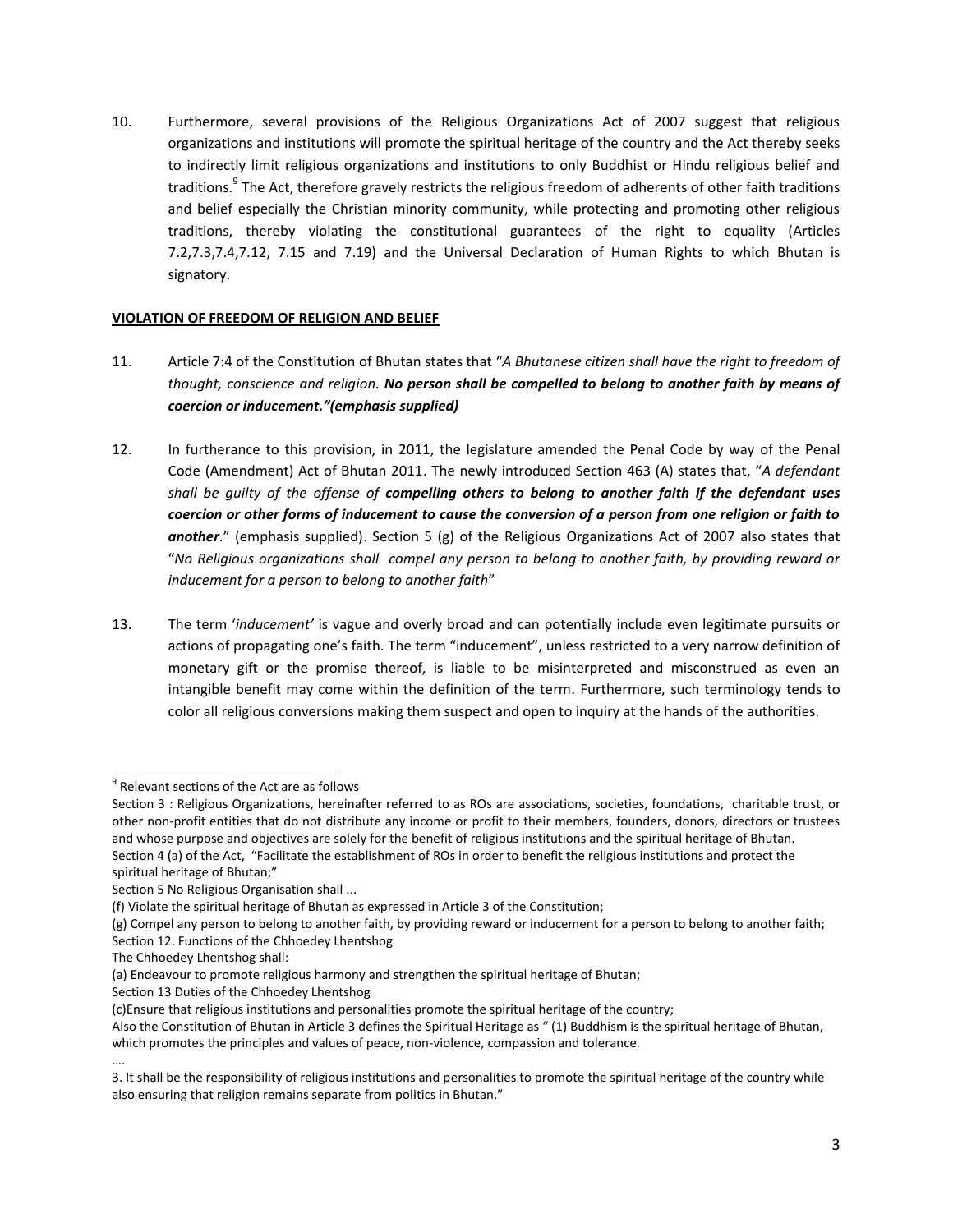14. In a report on the country visit to Sri Lanka (E/CN.4/2006/5/Add.3, paras 56-78)<sup>10</sup> the Special Rapporteur on Freedom of Religion and Belief addressed the issue of similar legislation in the country of Sri Lanka.

> *"73. In the opinion of the Special Rapporteur, the draft laws do indeed raise concern in terms of human rights law, including in terms of the right to freedom of religion or belief. While some maintain that freedom of religion, and in particular the right to choose a religion, may be violated in cases where, for example, a person in need has converted after having received presents and inducements that may significantly improve his or her life, the enjoyment of that right by the same person may equally be impaired if he or she does not have the possibility to freely decide to convert to another religion, even after having received a gift. Of even greater concern is that the decision to complain is not restricted to the aggrieved party. The Special Rapporteur's role is indeed to ensure that individuals are both protected against acts aimed at forced conversions and that their freedom to adopt a religion of their choice or to change religion is safeguarded. In its general comment No. 22, the Human Rights Committee clearly held that "the freedom to 'have or to adopt' a religion or belief necessarily entails the freedom to choose a religion or belief, including the right to replace one's current religion or belief with another or to adopt atheistic views, as well as the right to retain one's religion or belief"*

> *74. Moreover, the draft laws challenge an aspect of the right to manifest one's religion because they would criminalize certain acts that, according to how restrictively the laws are interpreted, may be part of the right to manifest one's religion…*

*75…*

 $\overline{\phantom{a}}$ 

*D. Difficulties pertaining to the future implementation of the laws*

*76. Probably one of the main problems with the draft laws on "unethical" conversions will be in their implementation. In particular, they use wording that allows for too broad an interpretation. Moreover, it is very difficult to assess the genuineness of a conversion. While it may be easy to prove that a person has received a gift, it would not be easy to demonstrate that the person has converted because of the gift. Under international law, freedom of conscience is absolute and cannot be subject to any limitation. A mechanism designed to monitor conversions and thus the reasons and purposes behind them could constitute a limitation on freedom of conscience.*

*77. The wording of the draft laws is also too vague. It allows too great a margin of interpretation, which could be a source of possible abuse and could potentially transform the law into a tool of persecution by those who are genuinely opposed to religious tolerance. The Special Rapporteur is concerned that the adoption of these laws would provide legitimacy to those who want to promote religious intolerance and hatred vis-à-vis certain religious groups.*

*78. Criminalizing unethical conversions, as defined by the bills, in particular the Ministry Bill might pave the way for persecution of all religious communities, and particularly of religious minorities. The bills allow anyone to complain even if the victim may be unwilling to do so. It thus leaves the door wide open for overzealous people to create further polarisation and to generate an atmosphere of fear among religious minorities***" (Emphasis Supplied)**

15. The potential for misuse and arbitrary action due to vague terminology has been witnessed in instances of violence and arbitrary action against the minority Christian community in the nation of Bhutan. On July 30, 2012, a government official beat and threatened to kill a Christian pastor Pema Sherpa. The

<sup>&</sup>lt;sup>10</sup> Full report (E/CN.4/2006/5/Add.3) dated 12 December 2005 is available at <u>http://daccess-dds-</u> [ny.un.org/doc/UNDOC/GEN/G05/166/64/PDF/G0516664.pdf?OpenElement](http://daccess-dds-ny.un.org/doc/UNDOC/GEN/G05/166/64/PDF/G0516664.pdf?OpenElement)